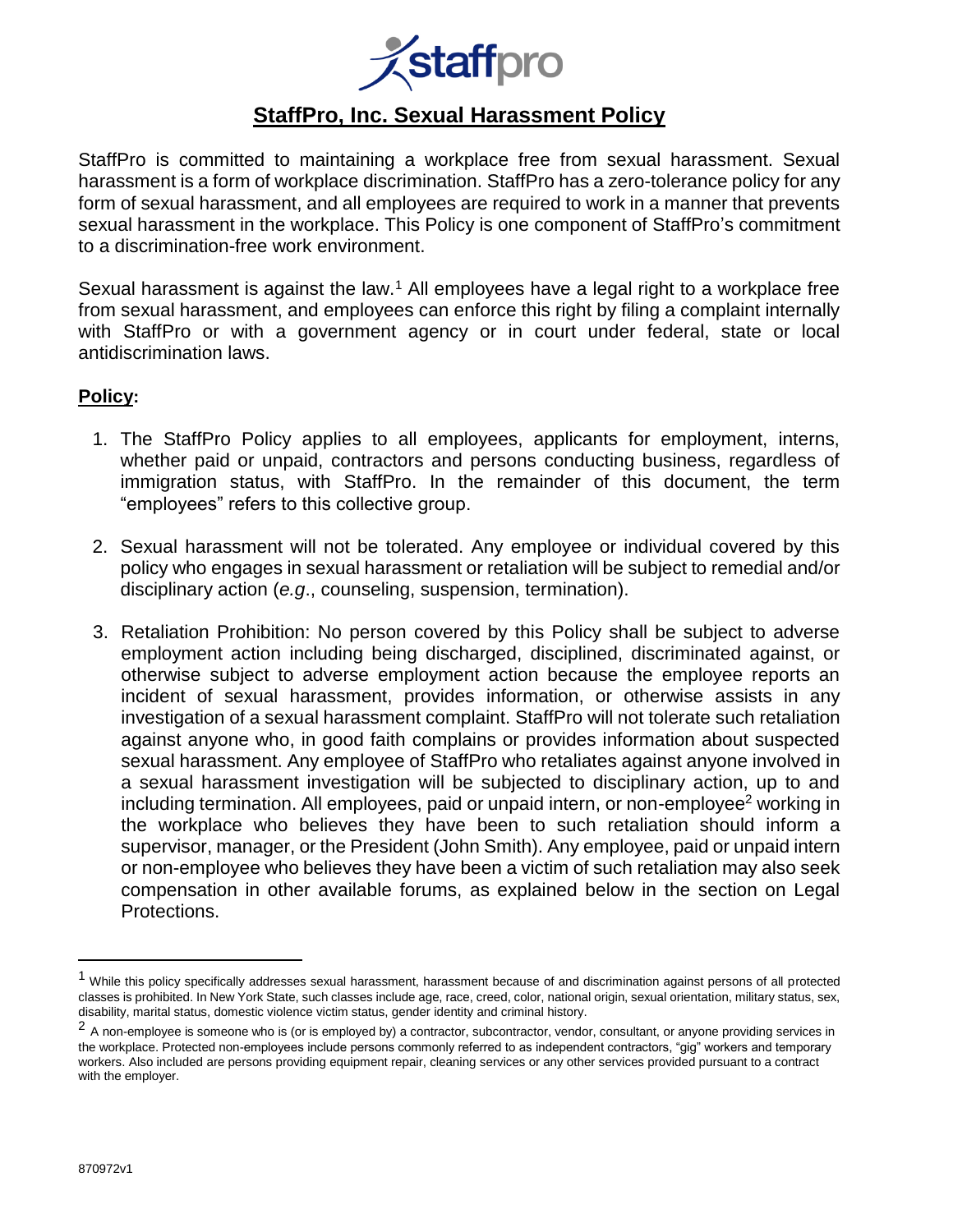- 4. Sexual harassment is offensive, is a violation of our policies, is unlawful, and subjects StaffPro to liability for harm to victims of sexual harassment. Harassers may also be individually subject to liability. Employees of every level who engage in sexual harassment, including managers and supervisors who engage in sexual harassment or who knowingly allow such behavior to continue, will be penalized for such misconduct.
- 5. StaffPro will conduct a prompt, thorough and confidential investigation that ensures due process for all parties, whenever management receives a complaint about sexual harassment, or otherwise knows of possible sexual harassment occurring. StaffPro will keep the investigation confidential to the extent possible. Effective corrective action will be taken whenever sexual harassment is found to have occurred. All employees, including managers and supervisors, are required to cooperate with any internal investigation of sexual harassment.
- 6. All employees are encouraged to report any harassment or behaviors that violate this policy. StaffPro will provide all employees a complaint form (*see exhibit*) for employees to report harassment and file complaints.
- 7. Managers and supervisors are **required** to report any complaint that they receive, or any harassment that they observe or become aware of, to the President.
- 8. This policy applies to all employees, paid or unpaid interns, and non-employees and all must follow and uphold this policy. This policy must be provided to all employees and should be posted prominently in all work locations to the extent practicable (for example, in a main office, not an offsite work location) and be provided to employees upon hiring.

# **What Is "Sexual Harassment"?**

Sexual harassment is a form of sex discrimination and is unlawful under federal, state, and (where applicable) local law. Sexual harassment includes harassment on the basis of sex, sexual orientation, self-identified or perceived sex, gender expression, gender identity and the status of being transgender.

Sexual harassment includes unwelcome conduct which is either of a sexual nature, or which is directed at an individual because of that individual's sex when:

- Such conduct has the purpose or effect of unreasonably interfering with an individual's work performance or creating an intimidating, hostile or offensive work environment, even if the reporting individual is not the intended target of the sexual harassment;
- Such conduct is made either explicitly or implicitly a term or condition of employment; or
- Submission to or rejection of such conduct is used as the basis for employment decisions affecting an individual's employment.

A sexually harassing hostile work environment includes, but is not limited to, of words, signs, jokes, pranks, intimidation or physical violence which are of a sexual nature, or which are directed at an individual because of that individual's sex. Sexual harassment also consists of any unwanted verbal or physical advances, sexually explicit derogatory statements or

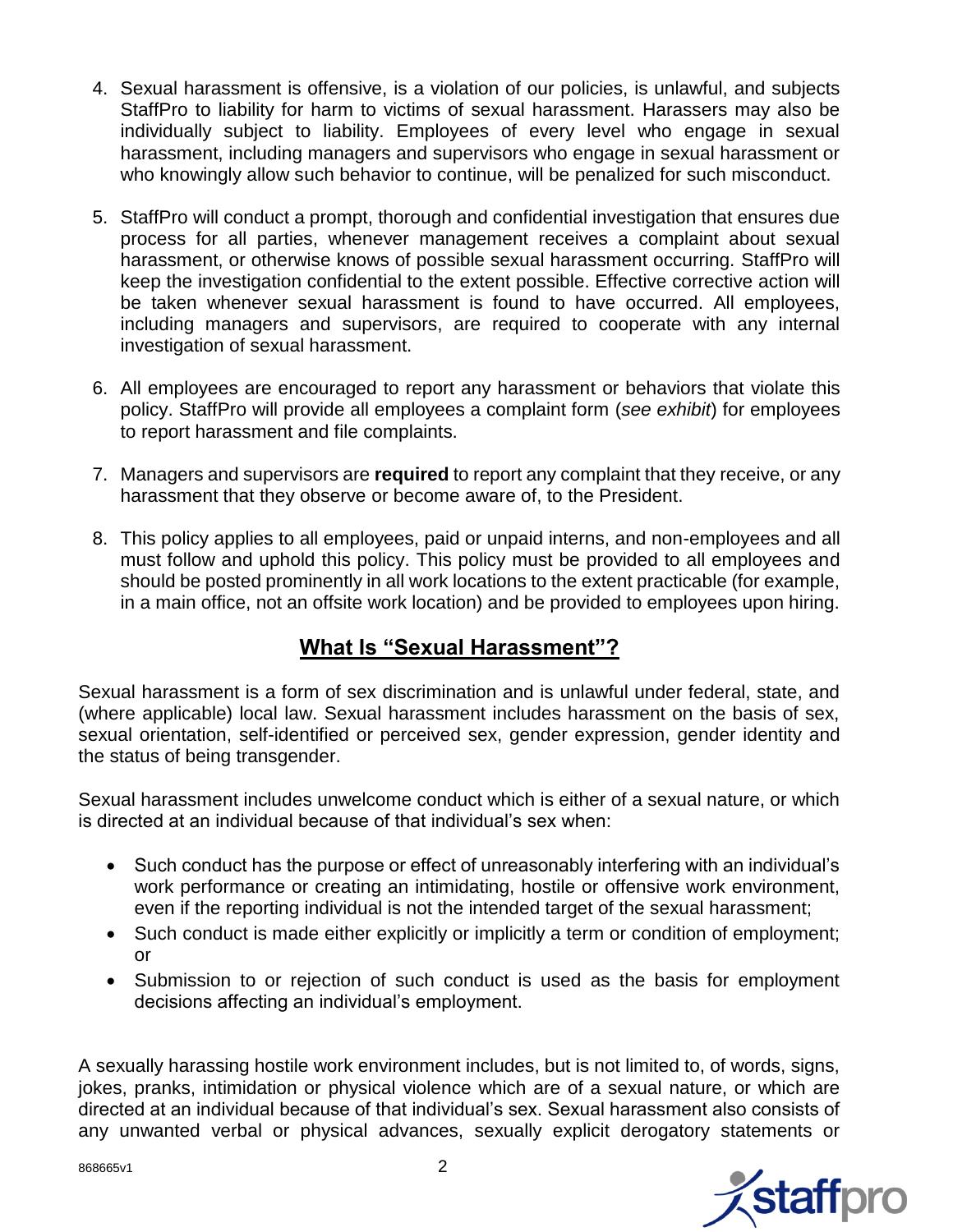sexually discriminatory remarks made by someone which are offensive or objectionable to the recipient, which cause the recipient discomfort or humiliation, which interfere with the recipient's job performance.

Sexual harassment also occurs when a person in authority tries to trade job benefits for sexual favors. This can include hiring, promotion, continued employment or any other terms, conditions or privileges of employment. This is also called "quid pro quo" harassment.

Any employee who feels harassed should complain so that any violation of this policy can be corrected promptly. Any harassing conduct, even a single incident, can be addressed under this policy.

#### **Examples of sexual harassment**

The following describes some of the types of acts that may be unlawful sexual harassment and that are strictly prohibited:

- Physical assaults of a sexual nature, such as:
	- · Touching, pinching, patting, kissing, hugging, grabbing, brushing against another employee's body or poking another employees' body;
	- · Rape, sexual battery, molestation or attempts to commit these assaults.
- Unwanted sexual advances or propositions, such as:
	- · Requests for sexual favors accompanied by implied or overt threats concerning the target's job performance evaluation, a promotion or other job benefits or detriments;
	- Subtle or obvious pressure for unwelcome sexual activities.
- Sexually oriented gestures, noises, remarks or jokes, or comments about a person's sexuality or sexual experience, which create a hostile work environment.
- Sex stereotyping occurs when conduct or personality traits are considered inappropriate simply because they may not conform to other people's ideas or perceptions about how individuals of a particular sex should act or look.
- Sexual or discriminatory displays or publications anywhere in the workplace, such as: Displaying pictures, posters, calendars, graffiti, objects, promotional material, reading materials or other materials that are sexually demeaning or pornographic. This includes such sexual displays on workplace computers or cell phones and sharing such displays while in the workplace.
- Hostile actions taken against an individual because of that individual's sex, sexual orientation, gender identity and the status of being transgender, such as:
	- Interfering with, destroying or damaging a person's workstation, tools or equipment, or otherwise interfering with the individual's ability to perform the job;
	- · Sabotaging an individual's work;
	- Bullying, yelling, name-calling

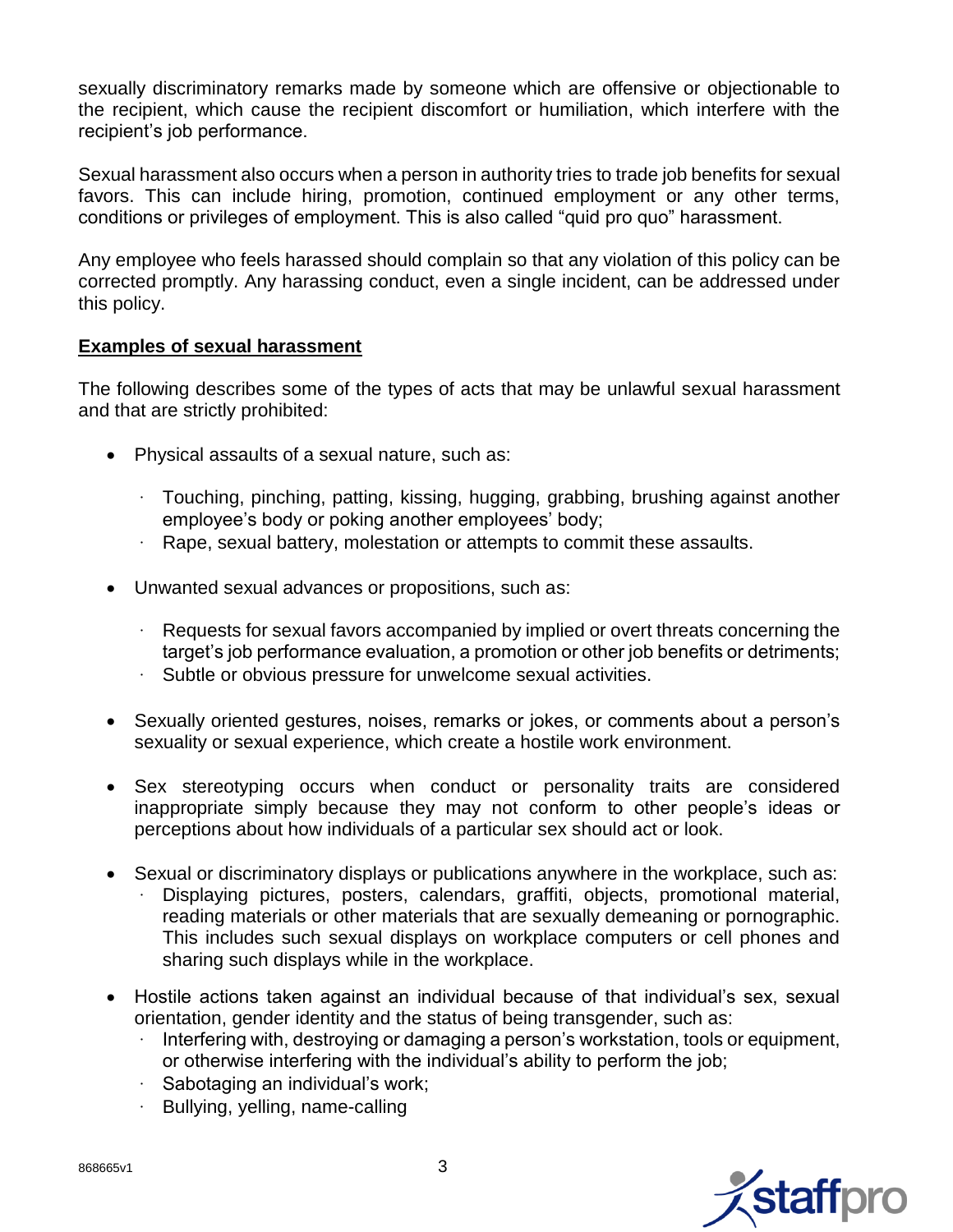### **Who can be a target of sexual harassment?**

Sexual harassment can occur between any individuals, regardless of their sex or gender. New York Law protects employees, paid or unpaid interns, and non-employees, including independent contractors, and those employed by companies contracting to provide services in the workplace. Harassers can be a superior, a subordinate, a coworker or anyone in the workplace including an independent contractor, contract worker, vendor, client, customer or visitor.

### **Where can sexual harassment occur?**

Unlawful sexual harassment is not limited to the physical workplace itself. It can occur while employees are traveling for business or at employer sponsored events or parties. Calls, texts, emails, and social media usage by employees can constitute unlawful workplace harassment, even if they occur away from the workplace premises, on personal devices or during nonwork hours.

## **Retaliation**

Unlawful retaliation can be any action that could discourage a worker from coming forward to make or support a sexual harassment claim. Adverse action need not be job-related or occur in the workplace to constitute unlawful retaliation.

Such retaliation is unlawful under federal, state, and (where applicable) local law. The New York State Human Rights Law protects any individual who has engaged in "protected activity." Protected activity occurs when a person has:

- made a complaint of sexual harassment, either internally or with any anti-discrimination agency;
- testified or assisted in a proceeding involving sexual harassment under the Human Rights Law or other anti-discrimination law;
- opposed sexual harassment by making a verbal or informal complaint to management, or by simply informing a supervisor or manager of harassment;
- reported that another employee has been sexually harassed; or
- encouraged a fellow employee to report harassment.

Even if the alleged harassment does not turn out to rise to the level of a violation of law, the individual is protected from retaliation if the person had a good faith belief that the practices were unlawful. However, the retaliation provision is not intended to protect persons making intentionally false charges of harassment.

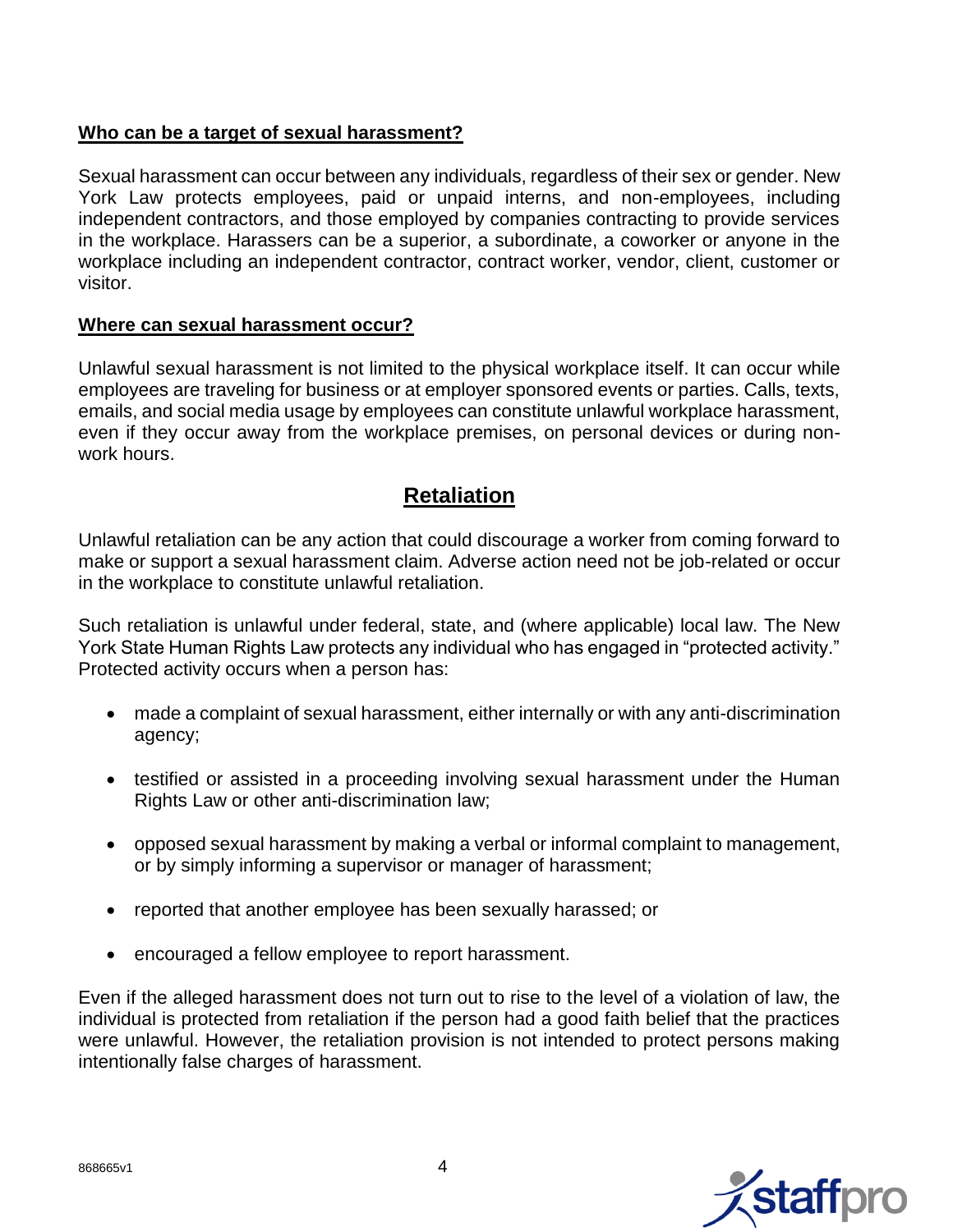### **REPORTING SEXUAL HARASSMENT**

**Preventing sexual harassment is everyone's responsibility.** StaffPro cannot prevent or remedy sexual harassment unless it knows about it. Any employee, paid or unpaid intern or non-employee who has been subjected to behavior that may constitute sexual harassment is encouraged to report such behavior to a supervisor, manager, or the President. Anyone who witnesses or becomes aware of potential instances of sexual harassment should report such behavior to a supervisor, manager, or the President.

Reports of sexual harassment may be made verbally or in writing. A form for submission of a written complaint is attached to this Policy, and all employees are encouraged to use this complaint form. Employees who are reporting sexual harassment on behalf of other employees should use the complaint form and note that it is on another employee's behalf.

Employees, paid or unpaid interns or non-employees who believe they have been a target of sexual harassment may also seek assistance in other available forums, as explained below in the section on Legal Protections.

## **Supervisory Responsibilities**

All supervisors and managers who receive a complaint or information about suspected sexual harassment, observe what may be sexually harassing behavior or for any reason suspect that sexual harassment is occurring, **are required** to report such suspected sexual harassment to the President.

In addition to being subject to discipline if they engaged in sexually harassing conduct themselves, supervisors and managers will be subject to discipline for failing to report suspected sexual harassment or otherwise knowingly allowing sexual harassment to continue.

Supervisors and managers will also be subject to discipline for engaging in any retaliation.

# **Complaint And Investigation Of Sexual Harassment**

**All** complaints or information about sexual harassment will be investigated, whether that information was reported in verbal or written form. Investigations will be conducted in a timely manner, and will be confidential to the extent possible.

An investigation of any complaint, information or knowledge of suspected sexual harassment will be prompt and thorough, and should be completed as soon as possible. The investigation will be confidential to the extent possible. All persons involved, including complainants, witnesses and alleged harassers will be accorded due process, as outlined below, to protect their rights to a fair and impartial investigation.

Any employee may be required to cooperate as needed in an investigation of suspected sexual harassment. StaffPro will not tolerate retaliation against employees who file complaints, supports another's complaint or participate in an investigation regarding a violation of this policy.

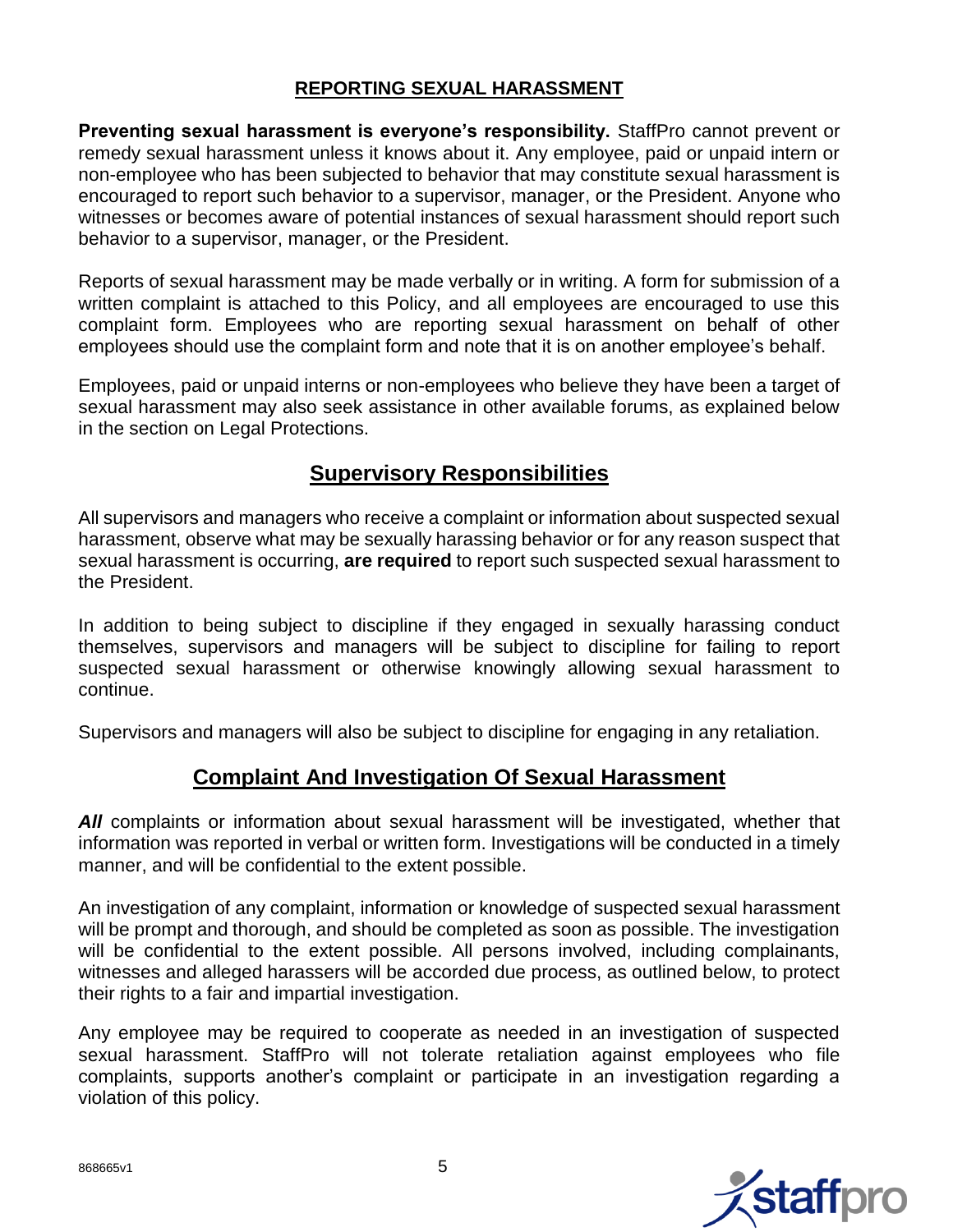While this process may vary from case to case, investigations should be done in accordance with the following steps:

- Upon receipt of complaint, the President will conduct an immediate review of the allegations, and take any interim actions (*e.g.,* instructing the respondent to refrain from communications with the complainant), as appropriate. If complaint is verbal, encourage the individual to complete the "Complaint Form" in writing. If he or she refuses, prepare a Complaint Form based on the verbal reporting.
- If documents, emails or phone records are relevant to the investigation, take steps to obtain and preserve them.
- Request and review all relevant documents, including all electronic communications.
- Interview all parties involved, including any relevant witnesses;
- Create a written documentation of the investigation (such as a letter, memo or email), which contains the following:
	- · A list of all documents reviewed, along with a detailed summary of relevant documents;
	- · A list of names of those interviewed, along with a detailed summary of their statements;
	- · A timeline of events;
	- · A summary of prior relevant incidents, reported or unreported; and
	- $\cdot$  The basis for the decision and final resolution of the complaint, together with any corrective action(s).
- Keep the written documentation and associated documents in a secure and confidential location.
- Promptly notify the individual who reported and the individual(s) about whom the complaint was made of the final determination and implement any corrective actions identified in the written document.
- Inform the individual who reported of their right to file a complaint or charge externally as outlined in the next section.

## **Legal Protections And External Remedies**

Sexual harassment is not only prohibited by StaffPro but is also prohibited by state, federal, and, where applicable, local law.

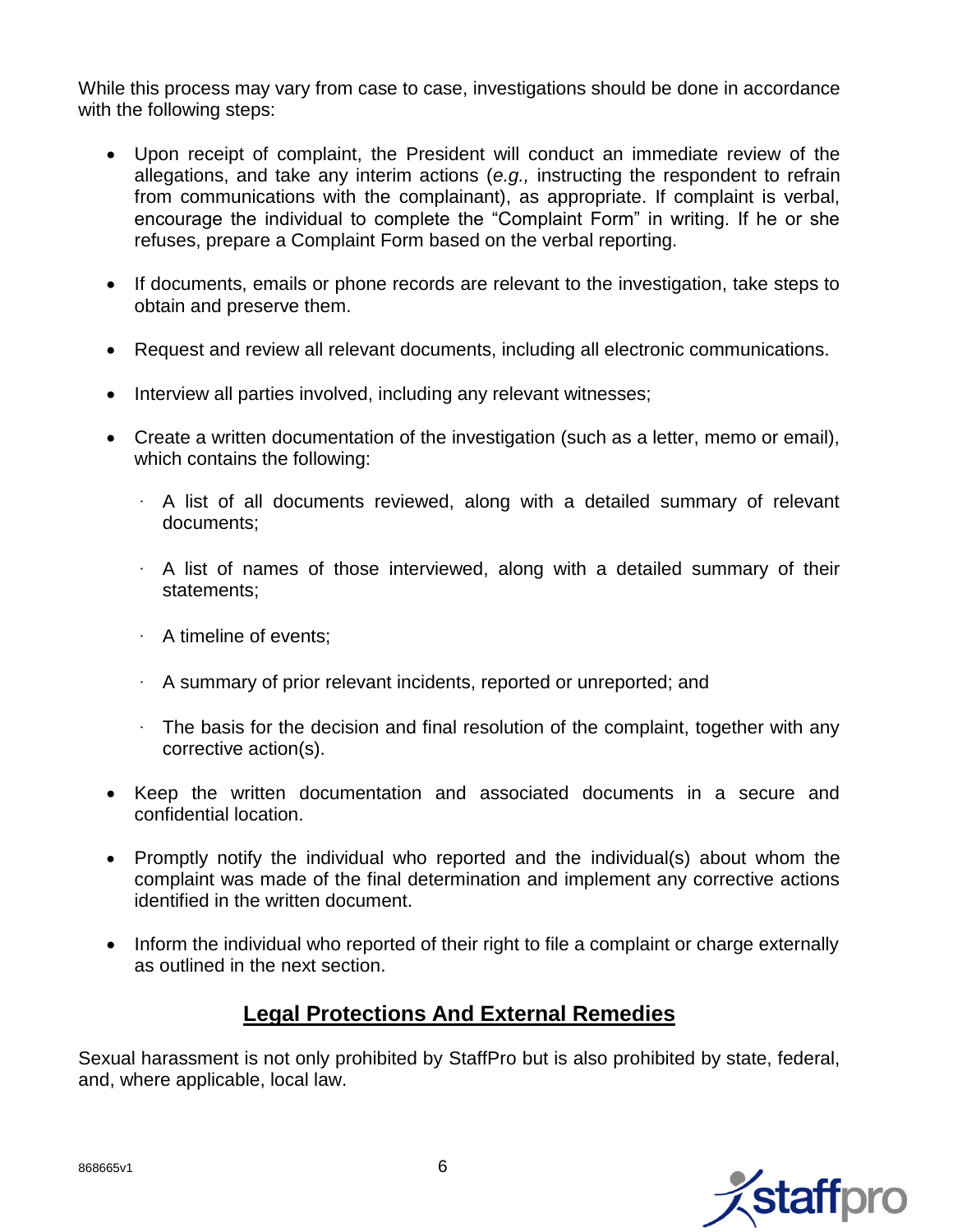Aside from the internal process at StaffPro employees may also choose to pursue legal remedies with the following governmental entities. While a private attorney is not required to file a complaint with a governmental agency, you may seek the legal advice of an attorney.

In addition to those outlined below, employees in certain industries may have additional legal protections.

### **State Human Rights Law (HRL)**

The Human Rights Law (HRL), codified as N.Y. Executive Law, art. 15, § 290 et seq., applies to employers in New York State with regard to sexual harassment, and protects employees, paid or unpaid interns and non-employees regardless of immigration status. A complaint alleging violation of the Human Rights Law may be filed either with the Division of Human Rights (DHR) or in New York State Supreme Court.

Complaints with DHR may be filed any time **within one year** of the harassment. If an individual did not file at DHR, they can sue directly in state court under the HRL, **within three years** of the alleged sexual harassment. An individual may not file with DHR if they have already filed a HRL complaint in state court.

Complaining internally to StaffPro does not extend your time to file with DHR or in court. The one year or three years is counted from date of the most recent incident of harassment.

You do not need an attorney to file a complaint with DHR, and there is no cost to file with DHR.

DHR will investigate your complaint and determine whether there is probable cause to believe that sexual harassment has occurred. Probable cause cases are forwarded to a public hearing before an administrative law judge. If sexual harassment is found after a hearing, DHR has the power to award relief, which varies but may include requiring your employer to take action to stop the harassment, or redress the damage caused, including paying monetary damages, attorney's fees and civil fines.

DHR's main office contact information is: NYS Division of Human Rights, One Fordham Plaza, Fourth Floor, Bronx, New York 10458. You may call(718) 741-8400 or visit: [www.dhr.ny.gov.](http://www.dhr.ny.gov/)

Contact DHR at (888) 392-3644 or visit dhr.ny.gov/complaint for more information about filing a complaint. The website has a complaint form that can be downloaded, filled out, notarized and mailed to DHR. The website also contains contact information for DHR's regional offices across New York State.

#### **Civil Rights Act of 1964**

868665v1 7 The United States Equal Employment Opportunity Commission (EEOC) enforces federal antidiscrimination laws, including Title VII of the 1964 federal Civil Rights Act (codified as 42 U.S.C. § 2000e et seq.). An individual can file a complaint with the EEOC anytime within 300 days from the harassment. There is no cost to file a complaint with the EEOC. The EEOC will investigate the complaint, and determine whether there is reasonable cause to believe that